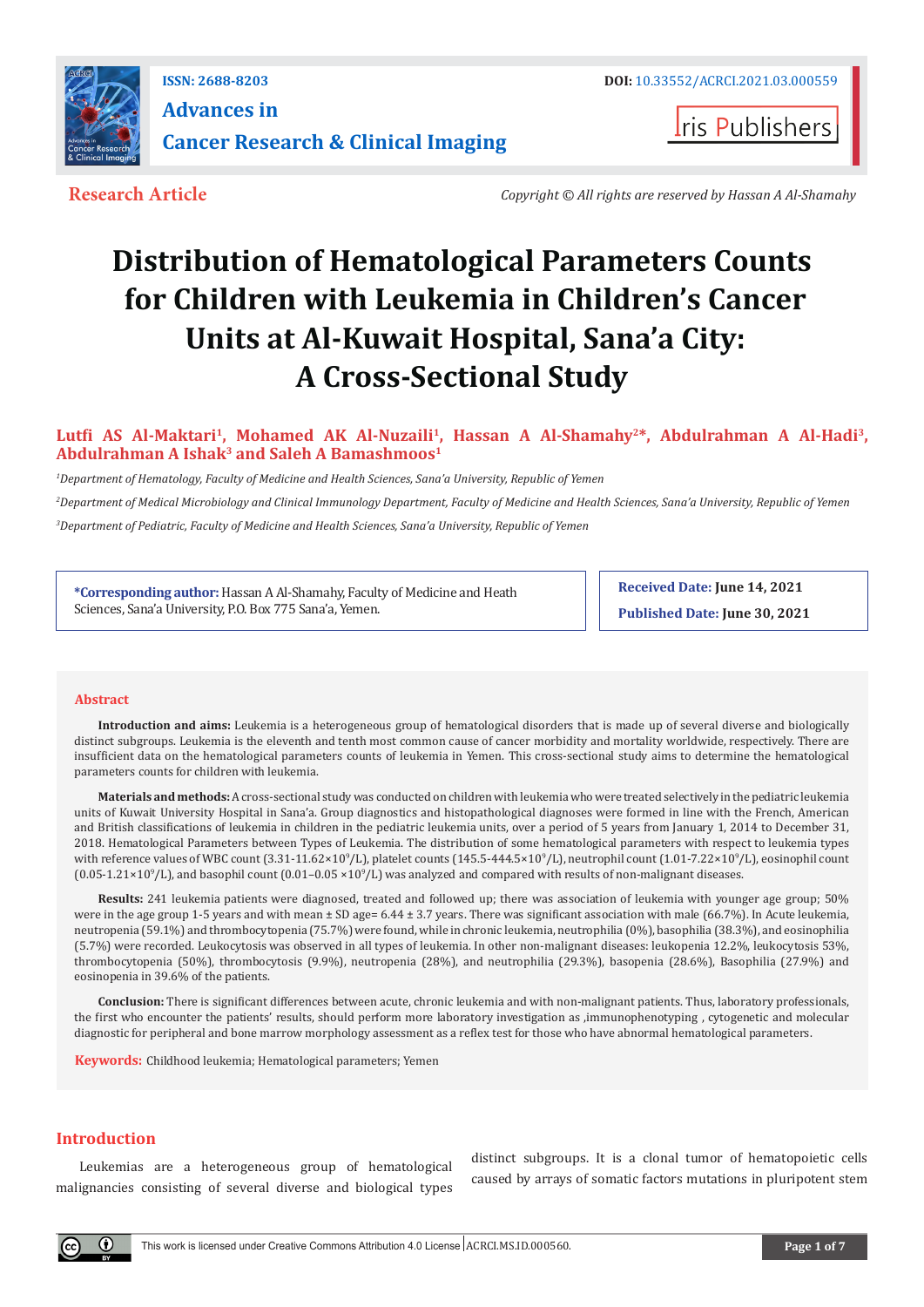cells and progenitor cells. The mutated neoplastic cells behave like hematopoietic stem cells in that they can self-replicate, differentiate, and feed the progenitor cells of the different hematopoietic lineages. These unipotently leukemic stem cells can undergo varying degrees of maturation to phenotypic transcription of mature blood cells [1,2]. The precise cause of leukemia is not so far clear. Nevertheless, several factors, mostly heredity, genetic mutations, epigenetic lesions, ionic radiation, other chemical and occupational exposures, therapeutic drugs, smoking, and some viral agents, have been concerned in the development of leukemia [3- 10]. Two types of classification systems for leukemia are commonly used: the French American British (FAB) classification system that relies on morphology and cytochemical staining to identify specific types of leukemia and the World Health Organization (WHO) which reviews classification information, cytomorphology, cytochemistry, and immunophenotyping, cytogenetics, and clinical features for the identification and classification of clinically significant disease entities [11,12]. The French, American, and British leukemia experts separated myeloid leukemia into acute myeloid leukemia (AML-with subtypes, M0 through M7), Chronic Myeloid leukemia (CML), and myelodysplastic syndromes (MDS) based on the type of cell, leukemia develops from and how mature the cells are. This was based mainly on how the leukemia cells looked under the microscope after routine staining and some cytochemical characteristics [11,13,14]. Lymphoid malignancies represent a heterogeneous group of disorders divided into four categories based on the maturity of the neoplastic cells and the distribution of disease as acute lymphoblastic leukemia (ALL), chronic lymphoblastic leukemia (CLL), malignant lymphoma and plasma cell neoplasms, and hairy cell leukemia [15].

Leukemia is the  $8<sup>th</sup>$  to  $12<sup>th</sup>$  most common cancer disease in the globe. It affects all nations and peoples of the world without discrimination based on their sociodemographic background, even though it has a greater risk in urbanized populations [4,16]. Recently in 2021, a hospital-based registry data analysis and estimation is done in Yemen revealed that about 988 childhood leukemia cases had been diagnosed; Acute lymphoblastic leukemia (ALL) was the most common (78.6%), followed by acute myelogenous leukemia (AML) (15.6%), while chronic myelogenous leukemia (CML) (4.5%) and Juvenile myelomonocytic leukemia (JML) (1.2%) were rare. There was association of leukemia with younger age group; 50% were in the age group 1-5 years, and male children; 66.7% [3,4]. The impact of leukemia in developing countries is enormous due to premature death of children, loss of parents, loss of productivity due to a disability, and high medical cost that affects the socioeconomic and health welfare of the population [17-19]. While leukemia is dealt with very well in the developed world, there is little evidence on the current status of the disease in Yemen in general and in the study area in particular. Also, there are insufficient data on the hematological parameters counts of leukemia in Yemen, so this cross-sectional study aims to determine the hematological parameters counts for children with leukemia in the pediatric cancer units of Al-Kuwait Hospital, Sana'a City.

### **Materials and Methods**

A cross-sectional study was conducted on children with leukemia who were treated selectively in the pediatric leukemia units of Al-Kuwait University Hospital in Sana'a. Group diagnostics and histopathological diagnoses were formed in line with the French, American and British classifications of leukemia in children in the pediatric leukemia units, over a period of 5 years from January 1, 2014 to December 31, 2018. Hematological Parameters between Types of Leukemia. The distribution of some hematological parameters with respect to leukemia types with reference values of WBC count  $(3.31\n-11.62\times10^9/L)$ , platelet counts (145.5-444.5×10<sup>9</sup>/L), neutrophil count (1.01-7.22 ×10<sup>9</sup>/L), eosinophil count  $(0.05{\text -}1.21{\times}10^9{\text{/L}})$ , and basophil count  $(0.01{\text -}1.01{\text -}1.01{\times}10^9{\text{/L}})$  $0.05 \times 10^9$ /L) was analyzed and their proportions were calculated. Sociodemographic information was collected using a pre-tested structured questionnaire. A 4 ml venous blood sample was obtained from each patient for complete blood count (CBC) analysis, peripheral morphology assessment and cytochemical study. Laboratory diagnostic procedures were performed according to standard operating procedures (SOPs) for each test listed (complete blood count - CBC, peripheral morphology examination, and bone marrow aspiration) according to the diagnostic material provider. CBC automation was performed on a Cell-Dyn 3500 hematology analyzer (Abbott Corporation, USA). For patients with lower or higher than the reference interval for RBC count, hemoglobin concentration, WBC count, and platelet count [20], peripheral morphology was examined with Wright's stain and Sudan Black B (SBB) stain. After peripheral morphology examination, for those patients with suspected leukemia (patients with peripheral blood morphology images showing WBC abnormalities including immature cells, morphological defects, and/or an abnormal reaction to the SBB with erythrocyte abnormalities (abnormal concentration, volume and/or shape of hemoglobin and platelet morphology) a bone marrow aspiration examination using Wright's stain and Sudan black B stain was performed to confirm and classify the specific leukemia group. Sudan Black B stain was used to distinguish myeloid from lymphoid cell lineages in acute leukemia patients by examining the presence of black granular staining granules in the myeloid cell lineage while lymphocytes do not pigment. Data outputs are shown with tables.

## **Ethical Approval**

Ethical approval was obtained from the Medical Research & Ethics Committee of the Faculty of Medicine and Health Sciences, Sana'a University. All data, including patient identification were kept confidential.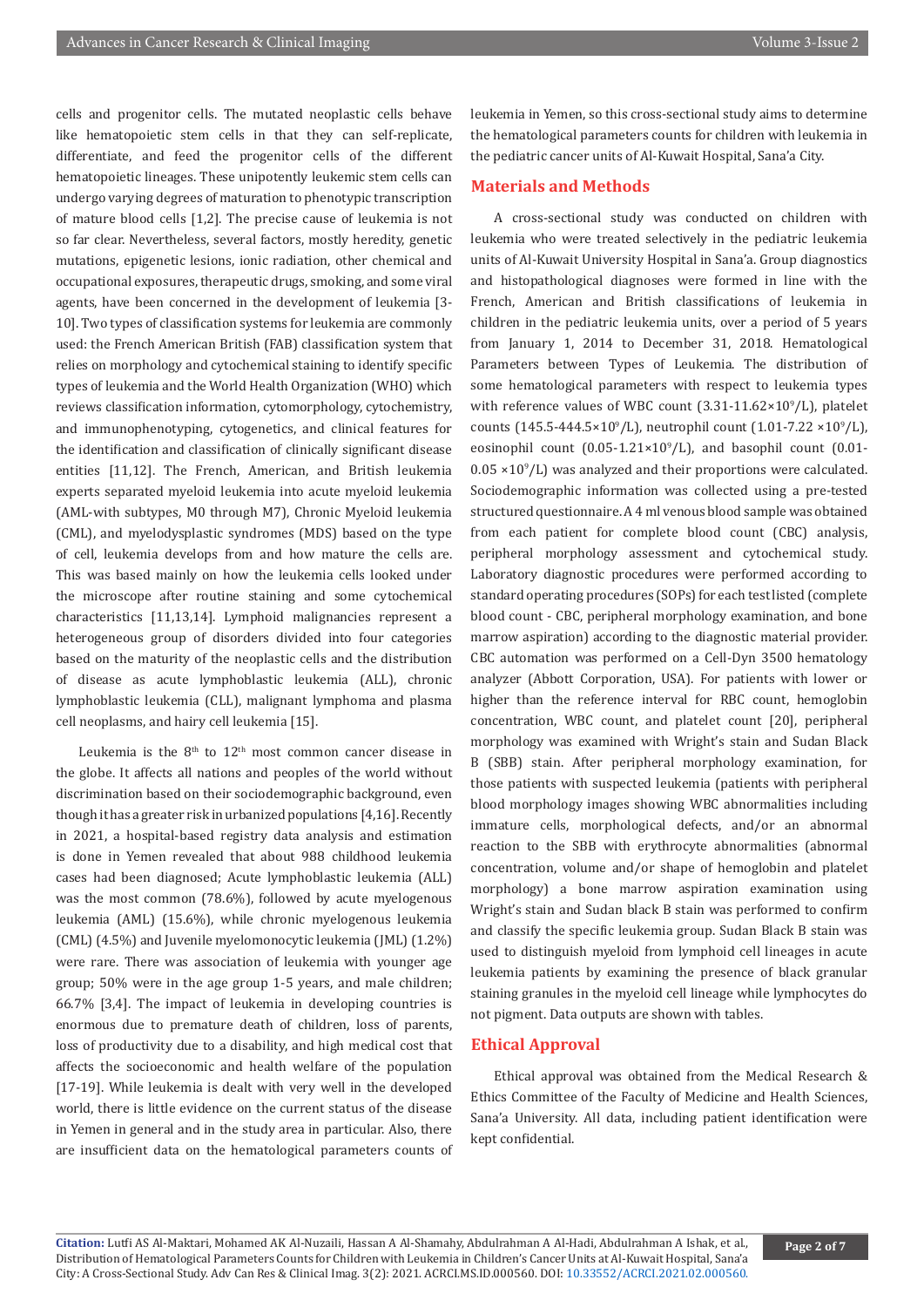#### **Results**

(Table 1) Table 1 shows the age and gender distribution of children with childhood leukemia. The mean ± SD age of all cases was 6.44±3.7 years. Most of the cases were in the age group 1-5 years (49.8%), followed by the age group 6-10 years (32.4%), while only 17.8% of the cases were in the age group 11-15 years (disease

decreases with increasing age). As for gender, most of the cases were males (67.2%), while the percentage of females was 32.7% (male to female ratio=2-1). Acute lymphoblastic leukemia (ALL) was the most common (79.7%), followed by acute myelogenous leukemia (AML) (15.8%), while chronic myelogenous leukemia (CML) were (4.6%) (Table 2).

| Table 1: Age and gender distribution of children with childhood leukemia in Sana'a, Yemen. |  |
|--------------------------------------------------------------------------------------------|--|
|--------------------------------------------------------------------------------------------|--|

| <b>Age Groups</b> | Male      |               |                | Female        | <b>Total</b>  |         |
|-------------------|-----------|---------------|----------------|---------------|---------------|---------|
|                   | <b>No</b> | $\frac{0}{0}$ | N <sub>o</sub> | $\frac{0}{0}$ | <b>No</b>     | $\%$    |
| 1-5 years         | 75        | $*46.3$       | 45             | 57            | 120           | $*49.8$ |
| 6-10 years        | 57        | 35.2          | 21             | 26.6          | 78            | 32.4    |
| $11-15$ years     | 30        | 18.5          | 13             | 16.6          | 43            | 17.8    |
| Total             | 162       | $*67.2$       | 79             | 32.7          | 241           | 100     |
| Mean age          | 6.7 years |               | 5.8 years      |               | $*6.44$ years |         |
| SD                | 3.6 years |               | 3.7 years      |               | 3.7 years     |         |
| Median            | 6 years   |               | 1 years        |               | 6 years       |         |
| Mode              | 3 years   |               | 3 years        |               | 3 years       |         |
| Min               | 1 year    |               | 1 year         |               | 1 year        |         |
| Max               | 15 years  |               | 14 years       |               | 15 years      |         |

| Table 2: Distribution of leukemia types among children suffering from childhood leukemia in Sana'a, Yemen. |  |  |  |  |  |  |  |
|------------------------------------------------------------------------------------------------------------|--|--|--|--|--|--|--|
|------------------------------------------------------------------------------------------------------------|--|--|--|--|--|--|--|

| Leukemia Types | <b>Male</b> |               |           | Female        | <b>Total</b> |               |
|----------------|-------------|---------------|-----------|---------------|--------------|---------------|
|                | <b>No</b>   | $\frac{0}{6}$ | <b>No</b> | $\frac{0}{0}$ | No           | $\frac{0}{0}$ |
| ALL            | 131         | 80.9          | 61        | 77.2          | 192          | 79.7          |
| AML            | 27          | 16.7          |           | 13.9          | 38           | 15.8          |
| CML            |             | 2.5           |           | 8.7           | -11          | 4.6           |
| Total          | 162         | 67.2          | 79        | 32.8          | 241          | 100           |

ALL = Acute Lymphoblastic Leukemia, AML= Acute Myelogenous Leukemia, CML= Chronic Myelogenous Leukemia.

Hematological parameters between leukemia types and other non-malignant diseases were analyzed and their proportions were calculated. In acute leukemia: leukopenia 19.1%, leukocytosis 66.5% while 14.3% were normal for white blood counts in patients with acute leukemia. For platelet counts, 75.7% had thrombocytopenia, thrombocytosis was zero, while 24.3% had a normal platelet count. Also, neutropenia occurred in 59.1%, and neutrophilia in 30%. Basopenia (or basocytopenia) occurred in 37.8% of patients and Basophilia in 38.3%. Eosinopenia in 65.7% and Eosinophilia in 5.7%. In chronic leukemia: leukopenia was 0%, and all patients were leukocytosis (100% ). For platelet counts, 27.3% had thrombocytopenia, and thrombocytosis was 27.3%, while 45.5% had a normal platelet count. Also, neutropenia occurred in 27.3%, and neutrophilia in 0%. Basopenia was 0% and all patient showed Basophilia. Also 81.8% of chronic leukemia had Eosinophilia. In other non-malignant diseases: leukopenia 12.2%, leukocytosis 53% while 34.9% were normal for white blood counts in patients with other non-malignant diseases. For platelet counts, 50% had thrombocytopenia, thrombocytosis was 9.9%, while 40.1% had a normal platelet count. Also, neutropenia occurred in 28%, and neutrophilia in 29.3%. Basopenia (or basocytopenia) occurred in 28.6% of patients and Basophilia in 27.9%. Eosinopenia in 39.6% and Eosinophilia only in 0.33% (Table 3).

**Table 3:** Distribution of hematological parameter counts for children with childhood leukemia in Sana'a, Yemen.

| Hematological<br><b>Parameters</b> | Acute Leukemia n=230 |               | Chronic Leukemia n=11 |               | Non-Malignant $n=304$ |               |  |  |
|------------------------------------|----------------------|---------------|-----------------------|---------------|-----------------------|---------------|--|--|
|                                    | <b>Number</b>        | $\frac{0}{0}$ | <b>Number</b>         | $\frac{0}{0}$ | <b>Number</b>         | $\frac{0}{0}$ |  |  |
| White blood cell count             |                      |               |                       |               |                       |               |  |  |
| Leucopenia                         | 44                   | 19.1          |                       |               | 37                    | 12.2          |  |  |
| Leukocytosis                       | 153                  | 66.5          |                       | 100           | 161                   | 53            |  |  |
| Normal                             | 33                   | 14.3          |                       |               | 106                   | 34.9          |  |  |

**Citation:** Lutfi AS Al-Maktari, Mohamed AK Al-Nuzaili, Hassan A Al-Shamahy, Abdulrahman A Al-Hadi, Abdulrahman A Ishak, et al., Distribution of Hematological Parameters Counts for Children with Leukemia in Children's Cancer Units at Al-Kuwait Hospital, Sana'a City: A Cross-Sectional Study. Adv Can Res & Clinical Imag. 3(2): 2021. ACRCI.MS.ID.000560. DOI: [10.33552/ACRCI.2021.02.000560.](http://dx.doi.org/10.33552/ACRCI.2021.03.000560)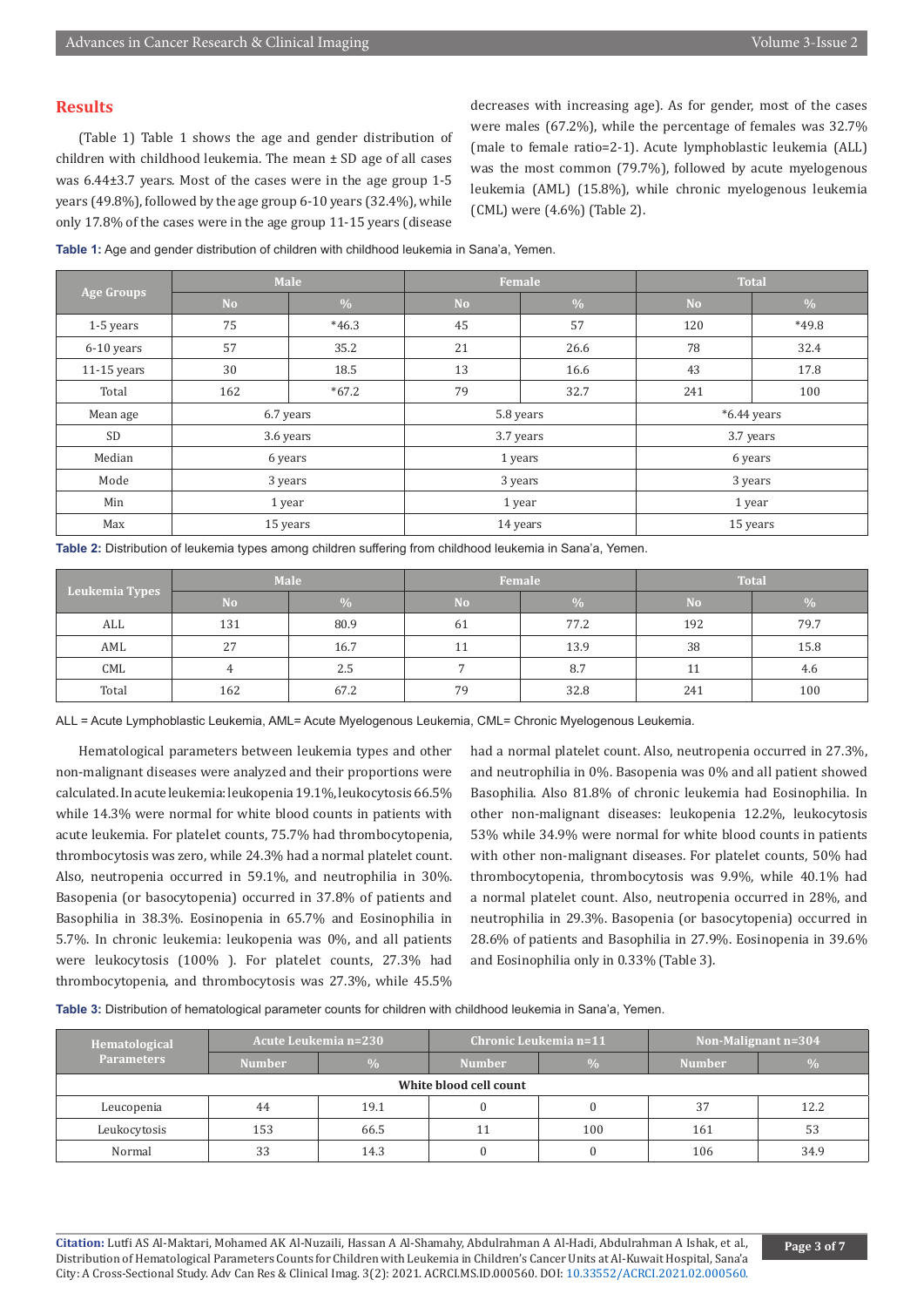| <b>Platelet count</b> |                  |              |                       |              |              |      |  |
|-----------------------|------------------|--------------|-----------------------|--------------|--------------|------|--|
| Thrombocytopenia      | 174              | 75.7         | 3                     | 27.3         | 152          | 50   |  |
| Thrombocytosis        | $\boldsymbol{0}$ | $\mathbf{0}$ | 3                     | 27.3         | 30           | 9.9  |  |
| Normal                | 56               | 24.3         | 5                     | 45.5         | 122          | 40.1 |  |
|                       |                  |              | Neutrophil count      |              |              |      |  |
| Neutropenia           | 136              | 59.1         | 3                     | 27.3         | 85           | 28   |  |
| Neutrophilia          | 69               | 30           | $\mathbf{0}$          | $\mathbf{0}$ | 89           | 29.3 |  |
| Normal                | 25               | 10.9         | 8                     | 72.7         | 174          | 57.2 |  |
|                       |                  |              | <b>Basophil count</b> |              |              |      |  |
| Low                   | 87               | 37.8         | $\Omega$              | $\mathbf{0}$ | 87           | 28.6 |  |
| High                  | 88               | 38.3         | 11                    | 100          | 85           | 27.9 |  |
| Normal                | 55               | 23.9         | $\mathbf{0}$          | $\mathbf{0}$ | 132          | 43.4 |  |
| Eosinophil count      |                  |              |                       |              |              |      |  |
| Low                   | 151              | 65.7         | $\mathbf{0}$          | $\mathbf{0}$ | 121          | 39.6 |  |
| High                  | 13               | 5.7          | 9                     | 81.8         | $\mathbf{1}$ | 0.33 |  |
| Normal                | 66               | 28.7         | $\overline{2}$        | 18.2         | 183          | 60.2 |  |

ALL = Acute Lymphoblastic Leukemia, AML= Acute Myelogenous Leukemia, CML= Chronic Myelogenous Leukemia.

## **Discussion**

 Regarding the distribution of some hematological variables with types of leukemia. In acute leukemia, neutropenia (59.1%) and thrombocytopenia (75.7%) were found, while in chronic leukemia, neutropenia (0%), basophilia (100.0%), and eosinophilia (81.8%) were observed. This finding is supporting the biological process that in acute leukemia, due to infiltration of immature malignant cells in the bone marrow and arrest of maturation, there will be neutropenia, anemia and thrombocytopenia in the peripheral circulation [21,22]. On the other hand, chronic leukemia is characterized by significantly increased bone marrow activity, which leads to an increase in the number of white blood cells in the bone marrow as well as in the circulatory system, as well as in chronic lymphocytic leukemia in the lymph nodes. In chronic myeloid leukemia, morphologically and functionally normal granules are present, consisting predominantly of neutrophils and myeloid cells. Basophil leukocytosis is a hallmark of chronic myeloid leukemia, although eosinophilia is usually present [23]. Leukopenia in the current study occurred in acute leukemia (19.1%) and in non-malignant patients (12.2%). In patients without leukemia in the current study, leukopenia may be due to a viral infection, such as a common cold, influenza, HIV or dengue viruses, or bacterial infections as a typhoid, malaria, tuberculosis, and rickettsial infections [24]. It has also been associated with chemotherapy, radiotherapy, myelofibrosis, aplastic anemia, stem cell transplantation, bone marrow transplantation, and steroid use [25]. It has also been proven that it is caused by a deficiency in certain minerals, such as copper and zinc [26].

Neutropenia in the current study occurred more frequently in patients with acute leukemia (59.1%) and less frequently in chronic leukemia (27.3%) and the non-malignant group (28%). Neutrophils constitute the majority of circulating white blood cells and serve as a primary defense against infection by destroying bacteria, bacterial fragments, and immunoglobulin-bound viruses in the blood [27]. People with neutropenia are more susceptible to bacterial infections, and without immediate medical care, the condition may become life-threatening (neutropenic sepsis). It is also known that mortality increases during leukemia treatment if neutropenia is also present [28]. Therefore, when combined with profound neutropenia (febrile neutropenia), it is considered a medical emergency and requires broad-spectrum antibiotics. An absolute neutrophil count of less than 200 is considered a medical emergency and almost always requires hospitalization and initiation of extensive antibiotics with selection of specific antibiotics based on local resistance patterns [25]. Precautions to avoid opportunistic infections in people with chronic neutropenia include maintaining hand hygiene with soap and water, good dental hygiene and avoiding highly contaminated sources that may contain large fungal reservoirs such as mulches, construction sites, and bird or other animal waste [25] on the other hand, the effectiveness of blood transfusions has not been proven [29]. Neutrophilia in the current study occurred equally in patients with acute leukemia (30%) and the non-malignant group (29.3%), while no case of chronic leukemia was found. Neutrophils are the primary white blood cells that respond to a bacterial infection, so the most common cause of neutrophilia is bacterial infection, especially pyogenic infection [30]. Neutrophils are also increased in any acute inflammation, so they will rise after an infarction heart attack or burns [30]. Neutrophilia may also be the result of metastasis. Despite the fact that CML (chronic myeloid leukemia) is a disease in which blood cells multiply out of control, no cases of neutrophilia were found among 11 patients with CML in the current study. Neutrophilia can also be caused by appendicitis and splenectomy; and can be a consequence of leukocyte adhesion deficiency [31,32].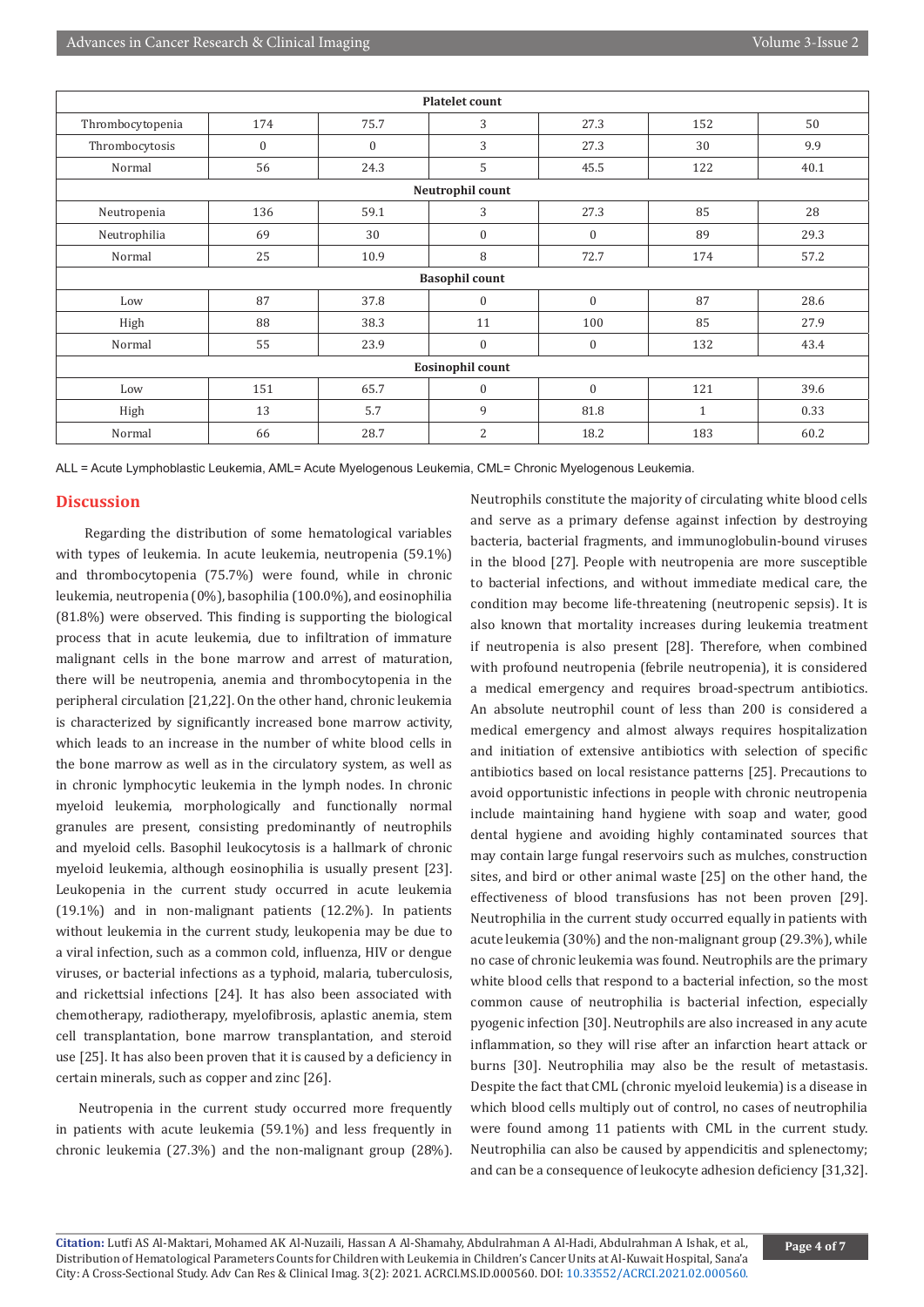Leukocytosis in the current study occurred in 66.5% of patients with acute leukemia and 100% in patients with chronic leukemia and the non-malignant group was 53%, leukocytosis often a sign of an inflammatory response mostly as a result of infection, but it may occur also after some parasitic infections or bone tumors as well as leukemia. It may also occur after strenuous exercise, convulsions such as epilepsy, emotional stress, pregnancy and childbirth, anesthesia, as a side effect of medications (eg lithium), and administration of epinephrine [33]. This increase in the number of leukocytes (primarily neutrophils) is regularly accompanied by a ' left upper shift' in the ratio of immature to mature neutrophils and macrophages. The proportion of immature leukocytes increases due to the proliferation and inhibition of monocyte and granulocyte precursors in the bone marrow that are stimulated by several products of inflammation including C3a and G-CSF. Although it may indicate disease, leukocytosis is considered a laboratory finding rather than a separate disease. This classification is similar to that of a fever, which is also a test result rather than a disease. A 'Right shift' in the ratio of immature to mature neutrophils is considered with a decrease or deficiency of 'young neutrophils' (metamyelocytes, band neutrophils) in the blood smear, associated with the presence of 'giant neutrophils'. This fact shows suppression of bone marrow activity, as a hematological marker specific for pernicious anemia and radiation sickness [34]. A white blood cell count higher than 25 to 30 x 109/L is called a leukemoid reaction, which is the reaction of healthy bone marrow to severe stress, trauma, or infection. It differs from leukemia and from leukoerythroblastosis, in which immature white blood cells (acute leukemia) or mature, but nonfunctional white blood cells (chronic leukemia) are found in the peripheral blood [34].

Basophilia in the current study occurred in 38.3% of acute leukemic patients and 100% in chronic leukemia patients and in the non-malignant group it was 27.9%. Basophilia is the condition of more than 200 basophils/μl in the venous blood. Basophils are the least numerous of the myelogenous cell, and it is rare for their numbers to be abnormally high without a change in other components of the blood. Alternatively, basophilia is often associated with other white blood cell conditions such as eosinophilia. Basophils are easily identifiable by blue staining of the granules within each cell, marked as granules, as well as segmented nuclei [35,36]. Basophilia can be attributed to many causes and is usually not sufficient evidence alone to indicate a specific condition when isolated as a finding under microscopy. In combination with other findings, such as abnormal levels of neutrophils, it may indicate the need for further work. For example, additional evidence of left-shifted neutrophilia combined with basophilia points to a possible possibility primarily for chronic myeloid leukemia (CML), or an alternative myeloproliferative neoplasm. In addition, the basophilia in the presence of numerous circulating blasts indicates the possibility of acute myeloid leukemia. Elevated basophils may also be representative of many other primary neoplasms such as polycythemia vera (PV), myelofibrosis, thrombocythemia or,

in rare cases, solid tumors. Alternative root causes other than these neoplastic complications are most commonly allergic reactions or chronic inflammation associated with infections such as tuberculosis, influenza, inflammatory bowel disorder or inflammatory autoimmune disease [35]. Chronic hemolytic anemia and infectious diseases such as smallpox also show elevated levels of basophils [37]. Use of certain medications and food intake can also be associated with basophilia symptoms [38].

Eosinophilia in the current study occurred in only 5.7% of patients with acute leukemia, 81.8% in patients with chronic leukemia and in the non-malignant group it was only 0.33%. Eosinophilia is a condition in which the number of eosinophils in the peripheral blood exceeds  $5x10^8/L$  ( $500/\mu L$ ) [39]. Hypereosinophilia is an individual's blood eosinophil count above  $1.5 \times 10^9$ /L (i.e.  $1500$ /µL). Hypereosinophilic syndrome is a sustained elevation of this number above  $1.5 \times 10^9/1$  (i.e. 1500/μl) which is also associated with evidence of eosinophilbased tissue injury. Chronic eosinophilic leukemia not otherwise specified (eg CEL, NOS), is a leukemic disorder of the eosinophil cell lineage that causes eosinophil blood counts greater than 1500/ μL. The latest WHO criteria specifically exclude from this disorder the hypereosinophilia/eosinophilia associated with BCR-ABL1 fusion gene-positive chronic myeloid leukemia, polycythemia vera, essential thrombocytosis, primary myelofibrosis, chronic neutrophilic leukemia, chronic myelomonocytic leukemia, atypical chronic myelogenous leukemia, clonal eosinophilias involving gene rearrangements of PDGFRA, PDGFRB, or FGFR1, and chromosome translocations that form PCM1-JAK2, ETV6-JAK2, or BCR-JAK2 fusion genes. For this diagnosis, the immature (eg, myeloblastic) eosinophil cell counts in the bone marrow and peripheral blood must be less than 20% and the chromosomal changes (inv(16) (p. 13.1 q 22)) and t (16;16) (p 13;q22) ) in addition to other features of the diagnosis of acute myelogenous leukemia should be absent. Latter diagnostic features include clonal cytogenetic abnormalities and molecular genetic abnormalities diagnostic for other forms of leukemia or presence of greater numbers of myeloblasts of 55% in the bone marrow or 2% in the blood. Chronic eosinophilic leukemia may transform into acute eosinophilia or other acute myelogenous leukemia [40,41].

### **Conclusion**

There is significant differences between acute, chronic leukemia and with non-malignant patients. Thus, laboratory professionals, the first who encounter the patients' results, should perform more laboratory investigation as, immunophenotyping, cytogenetic and molecular diagnostic for peripheral and bone marrow morphology assessment as a reflex test for those who have abnormal hematological parameters. The prevalence of leukemia among patients who have abnormal hematological parameters in the pediatric cancer units of Al-Kuwait Hospital, Sana'a City is significant which needs further comprehensive investigations of the associated factors and predictors with more up to date diagnostic methods.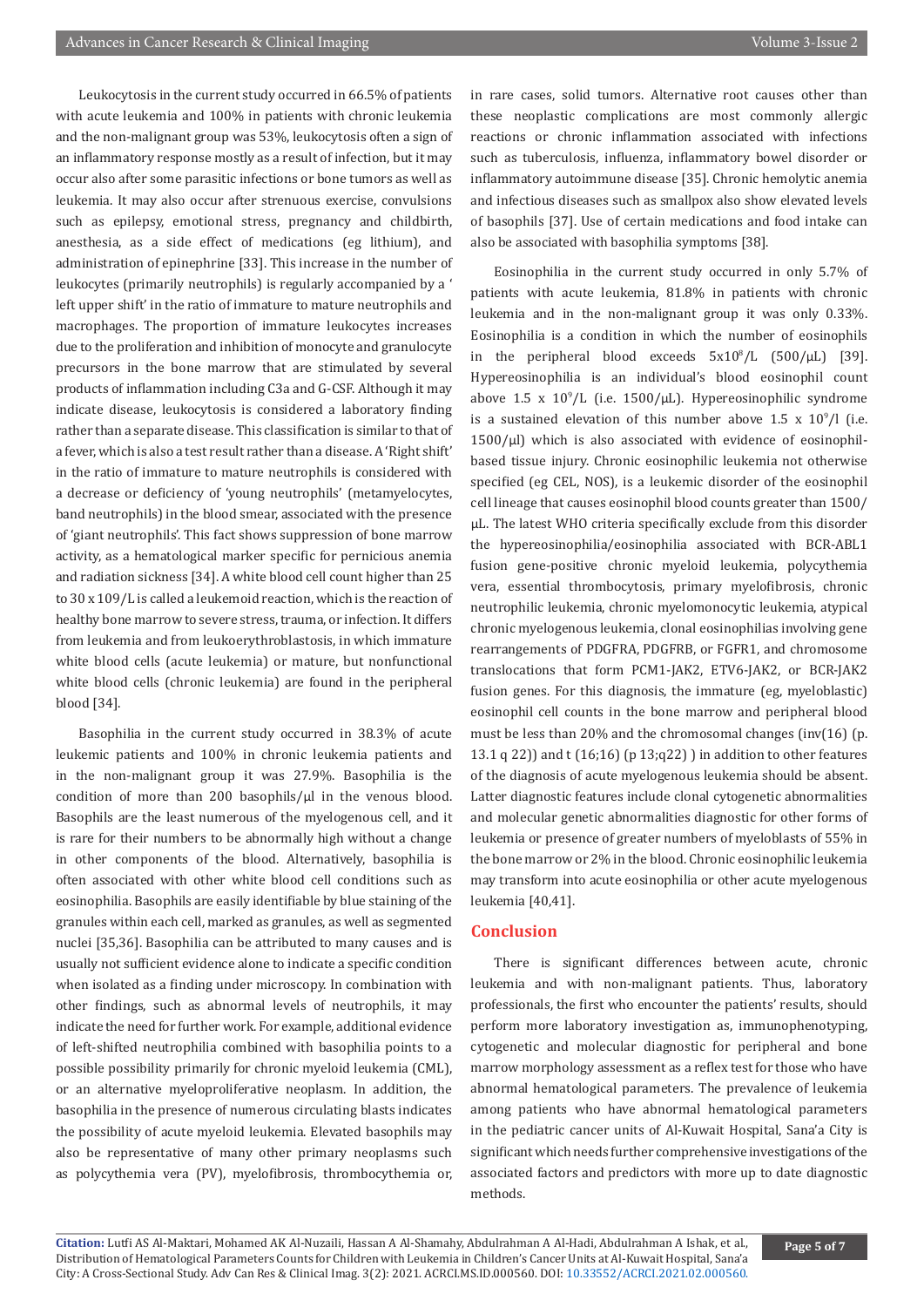## **Author's Contribution**

The first author presented the data and the first, second and the third authors analyzed the data and wrote, revised and edited the paper.

#### **Acknowledgment**

Thanks to the Pediatric Leukemia Unit at Kuwait Hospital, specifically to Dr. Abdulrahman Al-Hadi, a human doctor who spends his life, knowledge and time for children who suffer from this malignant disease.

### **Conflict of Interest**

No conflict of interest.

#### **References**

- 1. [Kulshrestha R, Sah SP \(2009\) Pattern of occurrence of leukemia at a](https://pubmed.ncbi.nlm.nih.gov/19529056/)  [teaching hospital in eastern region of Nepal: a six-year study. JNMA J Ne](https://pubmed.ncbi.nlm.nih.gov/19529056/)[pal Med Assoc 48\(173\): 35-40.](https://pubmed.ncbi.nlm.nih.gov/19529056/)
- 2. [Landau DA, Carter SL, Getz G, Wu CJ \(2014\) Clonal evolution in hema](https://pubmed.ncbi.nlm.nih.gov/23979521/)[tological malignancies and therapeutic implications. Leukemia 28\(1\):](https://pubmed.ncbi.nlm.nih.gov/23979521/)  [34-43.](https://pubmed.ncbi.nlm.nih.gov/23979521/)
- 3. El-Zine MAY, Alhadi AM, Ishak AA, Al-Shamahy HA (2021) Prevalence of Different Types of Leukemia and Associated Factors among Children with Leukemia in Children's Cancer Units at Al-Kuwait Hospital, Sana'a City: A Cross- Sectional Study. Glob J Ped and Neonatol Car 3(4): 1-5.
- 4. Alhadi AM, El-Zine M AY, Ishak AA, Al-Shamahy HA (2021) Childhood Leukemia in Yemen: The Main Types of Childhood Leukemia, its Signs and Clinical Outcomes. EC Pediatrics 10 (6): 75-82.
- 5. [Whitehead TP, Metayer C, Wiemels JL, Singer AW, Miller MD \(2016\)](https://pubmed.ncbi.nlm.nih.gov/27968954/)  [Childhood leukemia and primary prevention. Curr Probl Pediatr Adolesc](https://pubmed.ncbi.nlm.nih.gov/27968954/)  [Health Care 46\(10\): 317-352.](https://pubmed.ncbi.nlm.nih.gov/27968954/)
- 6. [Deschler B, Lubbert M \(2006\) Acute myeloid leukemia: epidemiology](https://pubmed.ncbi.nlm.nih.gov/17019734/)  [and etiology. Cancer 107\(9\): 2099-2107.](https://pubmed.ncbi.nlm.nih.gov/17019734/)
- 7. [Pyatt D, Hays S \(2010\) A review of the potential association between](https://pubmed.ncbi.nlm.nih.gov/20067778/)  [childhood leukemia and benzene. Chem Biol Interact 184\(1-2\): 151-164.](https://pubmed.ncbi.nlm.nih.gov/20067778/)
- 8. [Pyatt D \(2004\) Benzene and hematopoietic malignancies. Clin Occup En](https://pubmed.ncbi.nlm.nih.gov/15325320/)[viron Med 4\(3\): 529-555.](https://pubmed.ncbi.nlm.nih.gov/15325320/)
- 9. [Sandler DP, Shore DL, Anderson JR, FR Davey, D Arthur, et al. \(1993\) Cig](https://pubmed.ncbi.nlm.nih.gov/8246285/)[arette smoking and risk of acute leukemia: associations with morphol](https://pubmed.ncbi.nlm.nih.gov/8246285/)[ogy and cytogenetic abnormalities in bone marrow. J Natl Cancer Inst](https://pubmed.ncbi.nlm.nih.gov/8246285/)  [85\(24\): 1994-2003.](https://pubmed.ncbi.nlm.nih.gov/8246285/)
- 10. [Belson M, Kingsley B, Holmes A \(2007\) Risk factors for acute leukemia in](https://pubmed.ncbi.nlm.nih.gov/17366834/)  [children: a review. Environ Health Perspect 115\(1\): 138-145.](https://pubmed.ncbi.nlm.nih.gov/17366834/)
- 11. [JM Bennett, D Catovsky, M T Daniel, G Flandrin, D A Galton, et al. \(1976\)](https://pubmed.ncbi.nlm.nih.gov/188440/)  [Proposals for the classification of the acute leukaemias French Amer](https://pubmed.ncbi.nlm.nih.gov/188440/)[ican- British \(FAB\) co-operative group. Br J Haematol 33\(4\): 451-458.](https://pubmed.ncbi.nlm.nih.gov/188440/)
- 12. WHO (2018) The WHO Classification of Tumours series are authoritative and concise. In: Elder DE, Massi D, Scolyer RA, Willemze R (eds.) Formats: Print Book WHO.
- 13. American Cancer Society (2018) Acute Myeloid Leukemia (AML) Subtypes and Prognostic Factors, American Cancer Society Inc, Atlanta, USA.
- 14. [Bloomfield CD, Brunning RD \(1985\) The revised French American-Brit](https://pubmed.ncbi.nlm.nih.gov/3862358/)[ish classification of acute myeloid leukemia: is new better. Ann Intern](https://pubmed.ncbi.nlm.nih.gov/3862358/)  [Med 103\(4\): 614-620.](https://pubmed.ncbi.nlm.nih.gov/3862358/)
- 15. [J van Eys, J Pullen, D Head, J Boyett, W Crist, et al. \(1986\) The French](https://pubmed.ncbi.nlm.nih.gov/3484662/) [American- British \(FAB\) classification of leukemia. The pediatric oncol](https://pubmed.ncbi.nlm.nih.gov/3484662/)[ogy group experience with lymphocytic leukemia. Cancer 57\(5\): 1046-](https://pubmed.ncbi.nlm.nih.gov/3484662/) [1051.](https://pubmed.ncbi.nlm.nih.gov/3484662/)
- 16. [Adalberto MF, Marion P, Jacques F, Isabelle S, Alain E, et al. \(2018\) Epide](https://pubmed.ncbi.nlm.nih.gov/29304322/)[miological patterns of leukaemia in 184 countries: a population-based](https://pubmed.ncbi.nlm.nih.gov/29304322/) [study. Lancet Haematol 5\(1\): e14-e24.](https://pubmed.ncbi.nlm.nih.gov/29304322/)
- 17. [Amer M Zeidan, Dalia Mahmoud, Izabela T Kucmin-Bemelmans, Cathe](https://pubmed.ncbi.nlm.nih.gov/26568358/)[lijne J M Alleman, Marja Hensen, et al. \(2016\) Economic burden associ](https://pubmed.ncbi.nlm.nih.gov/26568358/)[ated with acute myeloid leukemia treatment. Expert Rev Hematol 9\(1\):](https://pubmed.ncbi.nlm.nih.gov/26568358/) [79-89.](https://pubmed.ncbi.nlm.nih.gov/26568358/)
- 18. Mutuma J, Wakhungu J, Mutai C (2016) The socio-economic effect of cancer on patients' livelihoods in Kenyan households. Bibechana 14: 37-41.
- 19. American Cancer Society (2010) The Global Economic Cost of Cancer. American Cancer Society, Atlanta, USA.
- 20. Lealem Gedefaw Bimerew, Tesfaye Demie, Kaleab Eskinder, Aklilu Getachew, Shiferaw Bekele, et al. (2018) Reference intervals for hematology test parameters from apparently healthy individuals in southwest Ethiopia. SAGE Open Med 6: 1-5.
- 21. Dohner HD, Weisdorf DJ, Bloomfield CD (2015) Acute myeloid leukemia. New England Journal of Medicine 373(12): 1136-1152.
- 22. [Kouchkovsky ID, Abdul-Hay M \(2016\) Acute myeloid leukemia: a com](https://pubmed.ncbi.nlm.nih.gov/27367478/)[prehensive review and 2016 update. Blood Cancer 6\(7\): e441-e446.](https://pubmed.ncbi.nlm.nih.gov/27367478/)
- 23. [Atsushi Ogasawara, Hiromichi Matsushita, Yumiko Tanaka, Yukari Shira](https://pubmed.ncbi.nlm.nih.gov/30165034/)[sugi, Kiyoshi Ando, et al. \(2019\) A simple screening method for the di](https://pubmed.ncbi.nlm.nih.gov/30165034/)[agnosis of chronic myeloid leukemia using the parameters of a complete](https://pubmed.ncbi.nlm.nih.gov/30165034/) [blood count and differentials. Clin Chim Acta 489: 249-253.](https://pubmed.ncbi.nlm.nih.gov/30165034/)
- 24. [Nicholson RJ, Kelly KP, Grant IS \(1995\) Leucopenia associated with lam](https://pubmed.ncbi.nlm.nih.gov/7888892/)[otrigine. BMJ 310\(6978\): 504.](https://pubmed.ncbi.nlm.nih.gov/7888892/)
- 25. [Newburger PE, Dale DC \(2013\) Evaluation and management of patients](https://pubmed.ncbi.nlm.nih.gov/23953336/) [with isolated neutropenia. Semin Hematol 50\(3\): 198-206.](https://pubmed.ncbi.nlm.nih.gov/23953336/)
- 26. Kassahun W, Tesfaye G, Bimerew LG (2020) Prevalence of Leukemia and Associated Factors among Patients with Abnormal Hematological Parameters in Jimma Medical Center, Southwest Ethiopia: A Cross-Sectional Study. Advances in Hematology pp. 1-6.
- 27. National Center for Biotechnology (2015) Neutrophils. National Library of Medicine.
- 28. [Fung M, Kim J, Marty FM, Schwarzinger M, Koo S \(2015\) Meta-Analysis](https://pubmed.ncbi.nlm.nih.gov/26554923/) [and Cost Comparison of Empirical versus Pre-Emptive Antifungal Strat](https://pubmed.ncbi.nlm.nih.gov/26554923/)[egies in Hematologic Malignancy Patients with High-Risk Febrile Neu](https://pubmed.ncbi.nlm.nih.gov/26554923/)[tropenia. PLOS ONE 10\(11\): e0140930.](https://pubmed.ncbi.nlm.nih.gov/26554923/)
- 29. Ohls, Robin (2021) Hematology, immunology and infectious disease neonatology questions and controversies. Philadelphia, PA: Elsevier/ Saunders, University of Pittsburgh, USA.
- 30. Mitchell Richard Sheppard, Kumar Vinay, Abbas Abul K, Fausto Nelson (2012) Robbins Basic Pathology. Philadelphia: Saunders.
- 31.(2013) Blood and cancer clinic.
- 32. [ISI Mohamed, RJ Wynn, K Cominsky, AM Reynolds, RM Ryan, et al \(2006\)](https://pubmed.ncbi.nlm.nih.gov/16724080/) [White blood cell left shift in a neonate: a case of mistaken identity. J Peri](https://pubmed.ncbi.nlm.nih.gov/16724080/)[natol 26\(6\): 378-380.](https://pubmed.ncbi.nlm.nih.gov/16724080/)
- 33. Rogers, Kara (2011) Leukocytosis definition. Blood: Physiology and Circulation pp. 198.
- 34. Zorc Joseph J (2009) Leukocytosis. Schwartz's Clinical Handbook of Pediatrics (4th edn.), Philadelphia: Wolters Kluwer/Lippincott Williams & Wilkins p.559.
- 35. Sticco Kristin, Lynch David (2019) Basophilia. National Center for Biotechnology Information, U.S. National Library of Medicine, Stat Pearls Publishing, USA.